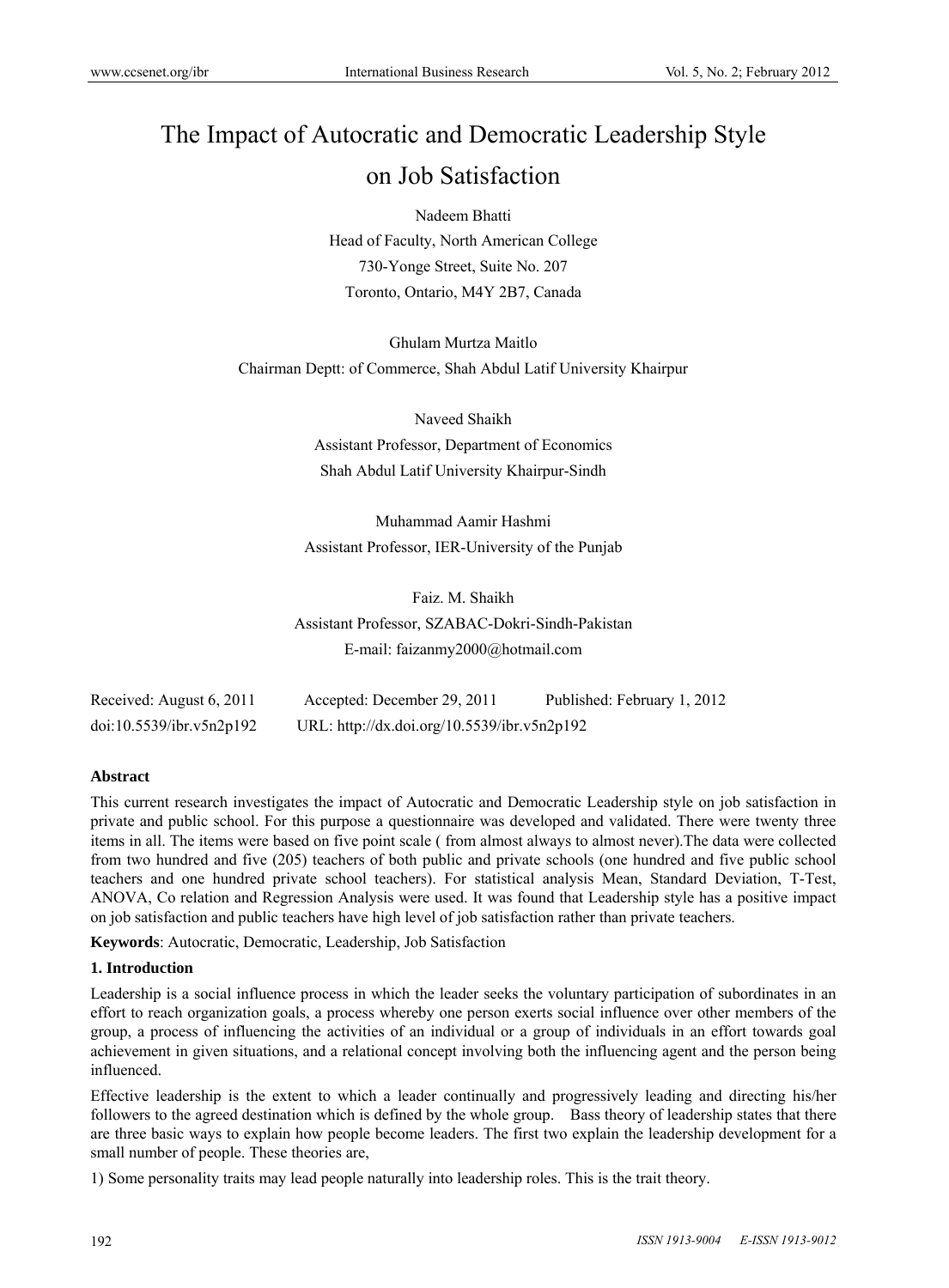2) A crises or important event may cause a person to rise to the occasion which brings out extra ordinary leadership qualities in an ordinary person. This is the Great events Theory.

3) People can choose to become leaders. People can learn leadership skills. This is the transformational leadership Theory. It is the most widely accepted theory

Leadership style is the pattern of behaviors engaged in by the leader when dealing with employees. Lewin, Lippit and White (1939) identified three leadership styles which are

- Autocratic
- Democratic
- Laissez-faire.

# *1.1 Democratic Leadership Style*

Although a Democratic leader will make the final decision, he/she invites other members of the team to contribute the decision making process. This not only increases job satisfaction by involving employees or team members in what's going on, but it also help to develop people's skills. Employees and team members feel in control of their own destiny, such as the promotion they deserve and so are motivated to work hard by more than just a financial reward. As participation takes time, this approach can lead to things happening more slowly but often the end result is better. The approach can be most suitable where team work is essential and quality is more important than speed to market productivity.

# **The Laissez-Faire Leadership Style**

The laissez-faire leadership style involves non-interference policy, allows complete freedom to all workers and has no particular way of attaining goals. However, there is no one best style of leadership. The effectiveness of a particular style is dependent on the organizational situation.

Organization is an entity which is set up for a purpose. Organization can be defined as the human co-ordination of a number of persons or individuals in the service of mutual help for the achievement of common goals through the division of labor and functions, and through hierarchy of authority.

## *1.2 Objectives of the Study*

- To differentiate between Autocratic and Democratic Leadership Styles.
- To investigate the relationship between
- o Style of leadership and sense of belongingness among the workforce.
- o Style of leadership and job related tension.

# *1.3 Research Questions / Hypothesis*

Ho 1 Workers under democratic style of leadership will show improvement in quality of their work than workers under autocratic style of leadership.

Ho 2 Workers under autocratic leadership style will experience higher job-related tension than workers under democratic leadership style.

## **2. Literature Review**

## *2.1 Leadership*

A leader is a person who sees something that needs to be done, knows that they can help make it happens and gets started. A leader sees opportunity and captures it. He/she sees future that can be different and better and help others see that picture too. He/she is a coach, an encourager and is willing to take risks today for something better for tomorrow. A leader is a communicator, co-ordinator and listener.

## *2.2 History*

Smith (1998) asserts that if the task is highly structured and the leader has good relationship with the employees, effectiveness will be high on the part of the employees. His findings further revealed that democratic leaders take great care to involve all members of the team in discussion, and can work with a small but highly motivated team.

Schwartz (1987) found a high submissiveness among workers in democratic organizations, but those in autocratic organizations expressed frustration and anger. Bales (1970) found two different categories of specialist in work groups. These are task specialist and social-emotional specialist. The task specialist is concerned with the achievement of the group goals while the social-emotional specialist is concerned with maintaining positive social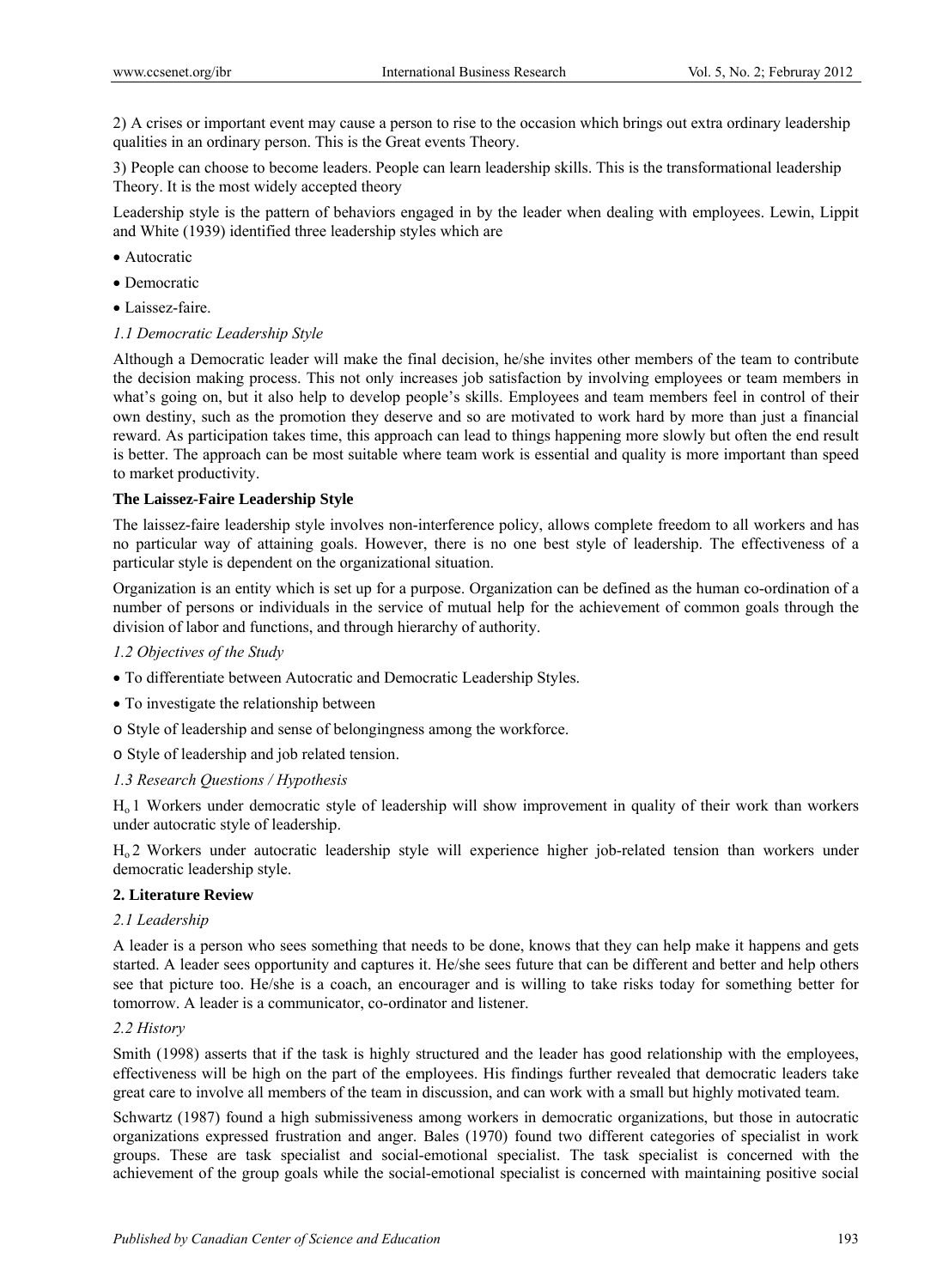relationship within the group and motivating the group members to accept the goals of the group. However, a good leader can combine the two roles (Roger & Roger, 1994). The two categories actually distinguished two different style of leadership namely autocratic and democratic. Lewin et al (1939) concluded that democratic style of leadership is the most effective, but Smith and Peterson (1988) pointed that the effectiveness of group leaders is dependent on the criterion which was being used to assess leadership. Thus, if leadership is assessed in terms of productivity, then autocratic style is most efficient but if the role is seen as maintaining good morale and a steady level of work, democratic style is effective. Absence of leadership style brings about lack of direction from the leader resulting in low morale and lack of interest in the work. Hayers (2000) found that workers who fell under pressure reported autocratic supervision on the part of their leaders. The leaders rarely allowed them to participate in the decision making. It was also reported that workers who were under stress also reported harsh supervision and control on the part of their leaders (Hayers, 2000). The availability of social support, both on and off the job, is a crucial determinant of organizational stress (Cohen & Wills, 1985). Apparently, the presence of social support helps reduce the outcome of stress by serving buffer against stressful event that occur at work (Landsbergis, Schnall, Deitz, Friedman & Pickering, 1992). Gender role also affects job tension. Strong feeling of community increases the flow of information among workers (Bruffee, 1993; and Dede, 1996). Workers benefit from community membership by experiencing a greater sense of well-being and support (Walker, Wassermann & Wellman, 1994; and Wellman & Gillia, 1999). Royal and Rossi (1996) opined that sense of community is related to engagement in work activities. There is need for workers to have sense of connectedness which affect the workers' ability to cope. Lack of connectedness breeds loneliness, low self esteem, isolation, low achievement, low motivation and low productivity (Gibbs, 1995). Sense of belonging and the feeling of connectedness indicate the presence of trust relationship and togetherness among the workers (Preece, 2000). The extent to which a job gives an employee opportunity to interact with other co-workers enhances the sense of community at work (Camman, Fischman, Jenkins & Wesh, 1983), but the organizational climate which will pave way for such interaction is determined by the leadership style (Buckner, 1988). Kreitner & Kinicki (1998) observed that lack of support from co-workers goes a long way to contribute to stress in organization which could hinder sense of belonging. Likewise, members of dissimilar groups who experiences trauma cannot feel a sense of connectedness (Ottenberg, 1987). Young and Erickson (1988) noted that workers who experience isolation at work are prone to increased vulnerability to traumatic stress disorders.

## **3. Research Methodology**

In the preceding chapter, it was tried to review the literature related to the problem. This chapter consists of methodology used for the study.

## *3.1 Research Population*

The population of the study was the male and female teachers of different schools of the city both public and private. It was decided to include population of different ages and education.

#### *3.2 Sampling Technique*

Sampling Techniques helped to select representative units from which data could be gathered. It helped to draw inference about the nature of the entire population. Participants/sample of the study was selected on convenient sampling techniques basis. Participants of the study were 205 randomly selected teaching staff comprising of both male and female both from private and public schools. They were comprised of junior and senior ones. Their age ranged between twenty and fifty-five years while the minimum educational qualification of the teachers was the intermediates.

## *3.3 Pilot Testing*

For pilot testing, the questionnaire was administered to twenty teachers teachers (ten from public schools and ten from private schools).two questions were deleted and three were added up to the part A of the questionnaire where as five questions were deleted and only one was added to the second part of the questionnaire by the researcher. Finally there were twenty three items in the tool.

For the collection of data regarding the study researcher visited nearly fifteen schools of Lahore both private and public.

#### *3.4 Research Variables*

Leadership styles (autocratic and democratic) was the independent variables while the dependent variable was job-related tension.

#### **4. Data Collection**

This research used the primary and secondary data. The instrument used for the collection of the primary data was questionnaire containing questions to measure the effect of autocratic or democratic leadership style on workers.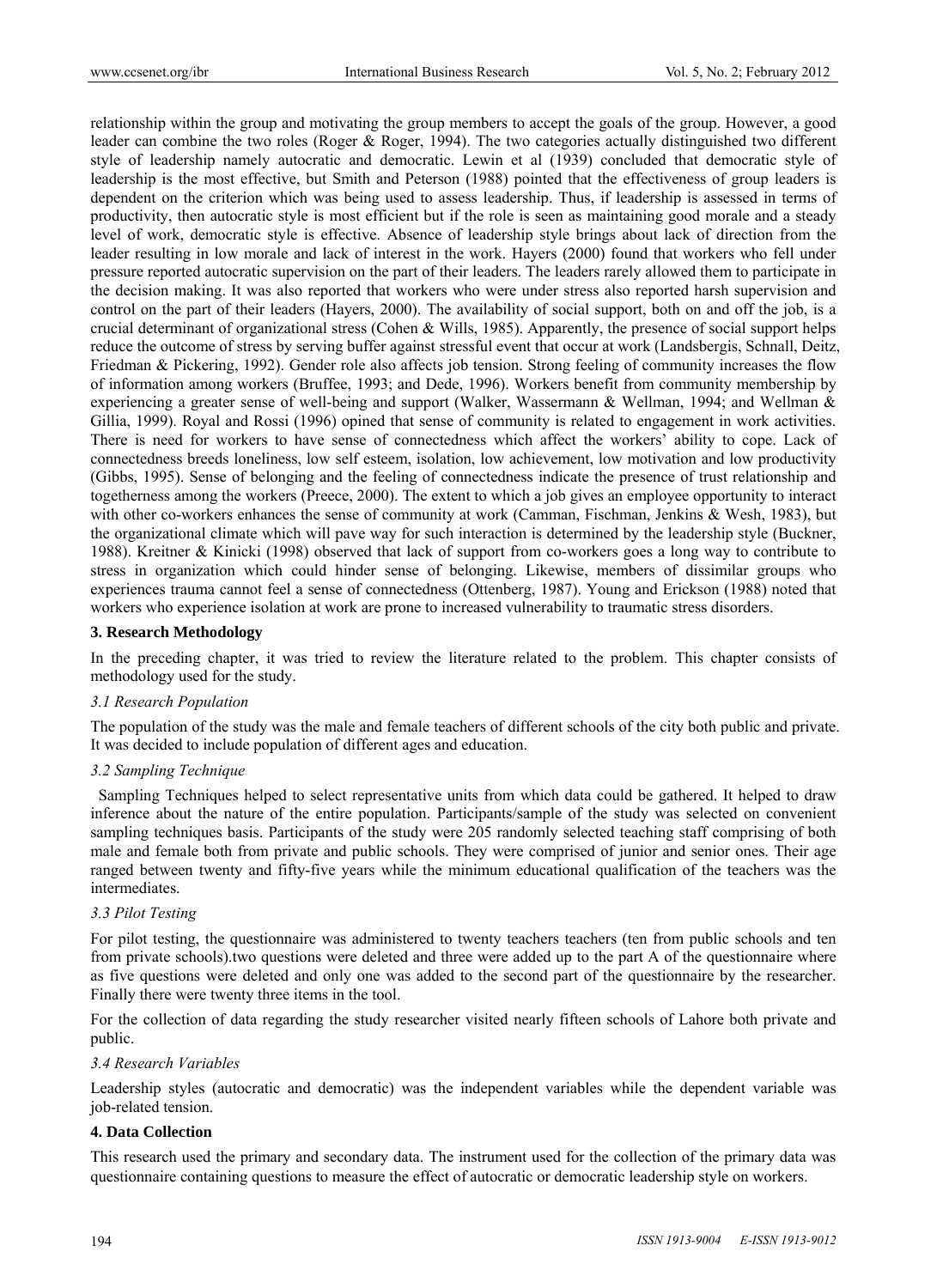The secondary data constituted relevant literature such as journals, reports internet and related books which contributed to the development of study.

*4.1 Statistical Analysis* 

The following statistical were used,

- 1. Mean
- 2. Standard deviation
- 3. Correlation
- 4. T-test
- 5. ANOVA.
- 6. Regression Analysis
- *4.2 Data Analysis and Interpretation*

The study was conducted to investigate "The impact of autocratic and democratic leadership style on job satisfaction" with a sample of 205 teachers both male and female of public and private schools. The data was collected through questionnaire and the collected data was analyzed through computer software SPSS version 13.

Leadership style correlated with job satisfaction-the correlation is .249,  $p<.001$ , indicating that there highly significant positive relationship found to be between leadership style and job satisfaction in terms of their mutual connection. The higher the employees score are on democratic type of a leadership style, the more job satisfaction they will seek. thus it is concluded leadership style yield healthy degree of impact upon the employees satisfaction and quality improvement as indicated by the trend line and further the hypothesis that leadership style constitute effect on satisfaction and quality proven to be true.

A reliability analysis using the Cronbach's Alpha was performed to determine to what extent items are related to each other. The reliability indices reveal that all of the two factors items are greatly connected with each other and measuring the same construct.

#### *4.3 Distribution of Item Means of Leadership Style Factor*

Table 1 shows that for total 205 employees the mean score is  $3.85$  (SD = 1.19) that indicates that in democratic leadership style employees have courage to share their mistakes with their leaders so that they can have better opinion from their leaders.

Table 2 shows that for total 205 employees the mean score is  $3.85$  (SD = 1.19). It shows that democratic leader knows how the employees can use their creativity and ingenuity to solve the organizational problems as the prosperity of the organization means the prosperity of the employees.Whenever you make a mistake your leader politely tell you and advise you not to do it again

Table 3 Table shows that for total 205 employees the mean score is  $3.70$  (SD = 1.11). It shows that employees are of the view that democratic leaders behaves politely and advise their employees for not doing mistakes again and they should be careful.

Your Leader asks for the ideas of employees for up-coming plans and project.

Table 4 shows that for total 205 employees the mean score is  $3.66$  (SD = 1.14).It indicates that democratic leader gives preference to take ideas of the employees for coming projects and plans for making better decision.

Your leader allows you to determine what needs to be done and how to do it in your assignment.

Table 5 shows that for total 205 employees the mean score is  $3.60$  (SD = 1.14) It shows that whenever assignments are given to employees, democratic leader leaves it to the employees to suggest by themselves what they would like to do and how they feel easy for its completion.

About any matter/decision, suggestions of the employees are also considered

• Tabl 6. shows that for total 205 employees the mean score is  $3.59$  (SD = 0.93)It shows that democratic leader collects the suggestions of the employees for about any kid of decision .The suggestions of the employees are also considered which increases the sense of ownership of the organization by the employees and enhances their interest in their jobs.

6. Leader considers the suggestions of the employees while making a decision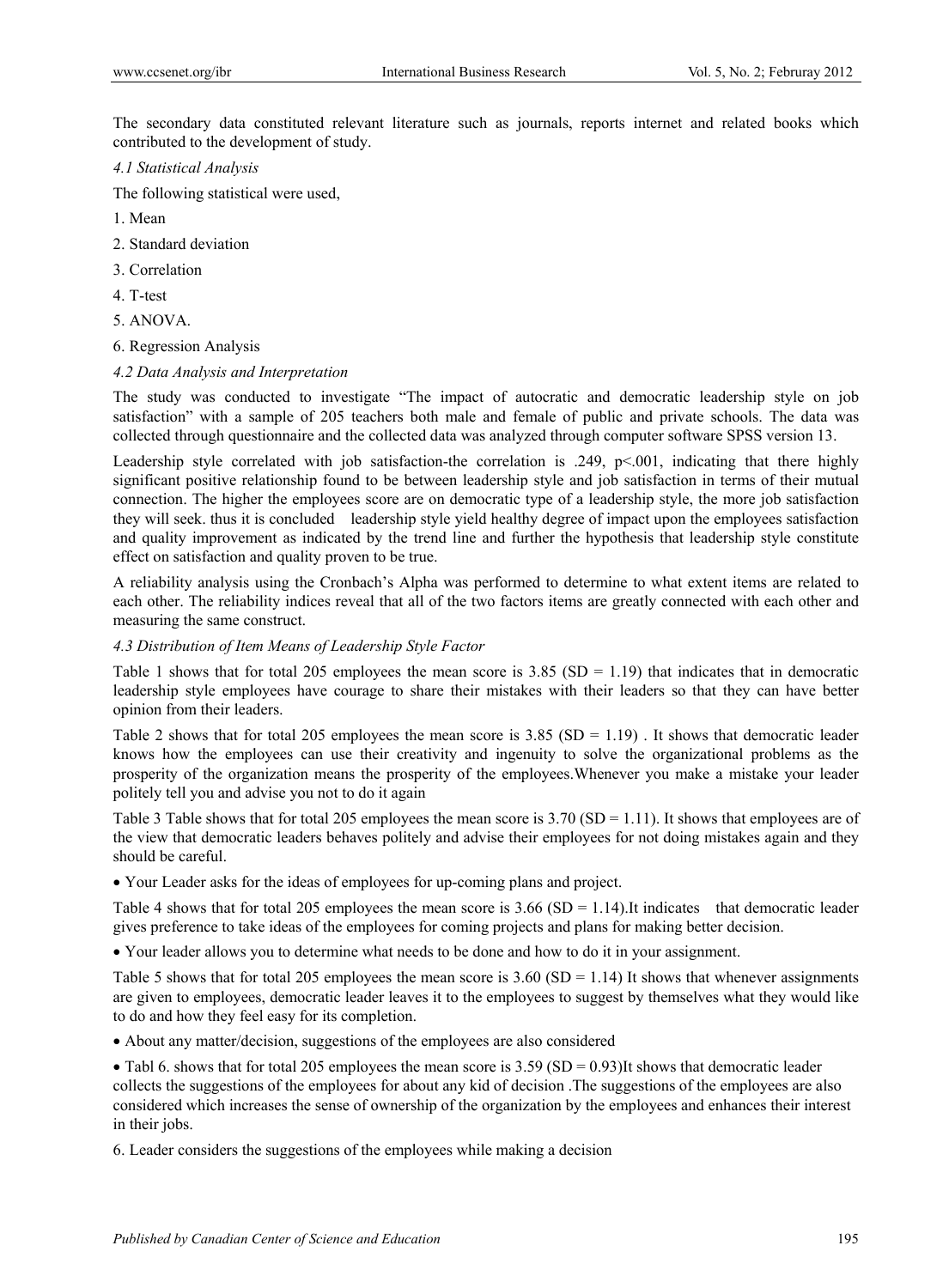Table 7 shows that for total 205 employees the mean score is  $3.52$  (SD = 1.03). It shows that for decisions of the organization, democratic leader considers the suggestions of the employees.

7. Your leader create an environment where the employees take ownership of the project and he/she allows you to participate in the decision making process.

Table 8 Distribution mean and Std.deviation

Table shows that for total 205 employees the mean score is  $3.46$  (SD = 1.10). It shows that democratic leader always tries to create such kind of environment in which all employees feel easy to work and they are asked to participate in decision making in organization mattes this create a sense of ownership among the employees and they work more enthusiastically. Whenever there is difference in expectation your leader works with you to resolve it.

8. Employees are threatened or punished if they do wrong or mistakes have done by them in order to achieve organization goals.

Table 9 shows that for total 205 employees the mean score is  $3.46$  (SD = 1.10). It shows that in democratic leadership environment, leader always tries to solve any kind of differences in expectation

Table shows that for total 205 employees the mean score is  $3.39 \text{ (SD} = 1.18)$ . It shows that in autocratic leadership style employees are always threatened or punished if they make mistakes because the organization wants to achieve its goals.

9. Employees always vote whenever a major decision has to be made

Table 10 shows that for total 205 employees the mean score is 3.11 ( $SD = 1.17$ ). It shows that voting is also done before taking any major decision for the organization.

10. For a major decision to pass in the department/organization. It has the approval of the employees.

Table 11 shows that for total 205 employees the mean score is 2.89 (SD = 1.24) .It shows that in autocratic leadership style, leaders implement their decisions on the employees and do not consider the opinion of their employees.

11. Your leader likes the power that he/she holds over his/her subordinates

Table 12 shows that for total 205 employees the mean score is  $2.50$  (SD = 1.19). It shows that democratic leader does not like the powers that he/she holds over their employees.

12. Your leader considers his/her decision as final

Table 13 shows that for total 205 employees the mean score is  $2.24$  (SD = 1.18). It shows that democratic leader does not consider his/her decision as a final.

#### Overall statistics

Table 14 illustrates that overall mean of the factor leadership style is 3.34 indicating that employees facing generally a democratic sort of a leadership from theirs leaders. Employees reported that they do inform the leader if something goes wrong, and the leader have polite dealings with the employees and have trust on them. According to the employees leader also considers suggestions, allows participating in decisions, and works with to resolve problems. Employees showed that the leaders likes the power, considers their decisions as final and they do not been consulted when major decisions announced.

Distribution of Item Means of Job Satisfaction Factor

Do you like to go to your job?

Table-15-shows that for total 205 employees the mean score is 4.64 (SD = 0.66). It shows that employees are satisfied in democratic leader ship style and they like to go to their jobs.

16. Do you think about the betterment of your organization and share your ideas with your leader?

Table 16 shows that for total 205 employees the mean score is 4.06 (SD = 1.02). It shows that in democratic leadership environment employees think about the betterment of their organization and for its betterment share their ideas with their leaders.

17. Do you feel that you are a apart of the organization and for its betterment you can take spot decisions?

Table 17 shows that for total 205 employees the mean score is 3.93 (SD = 1.13). It shows that while working with democratic leaders employees feel that they are a part of the organization .This creates a sense of ownership among them and they take spot decisions.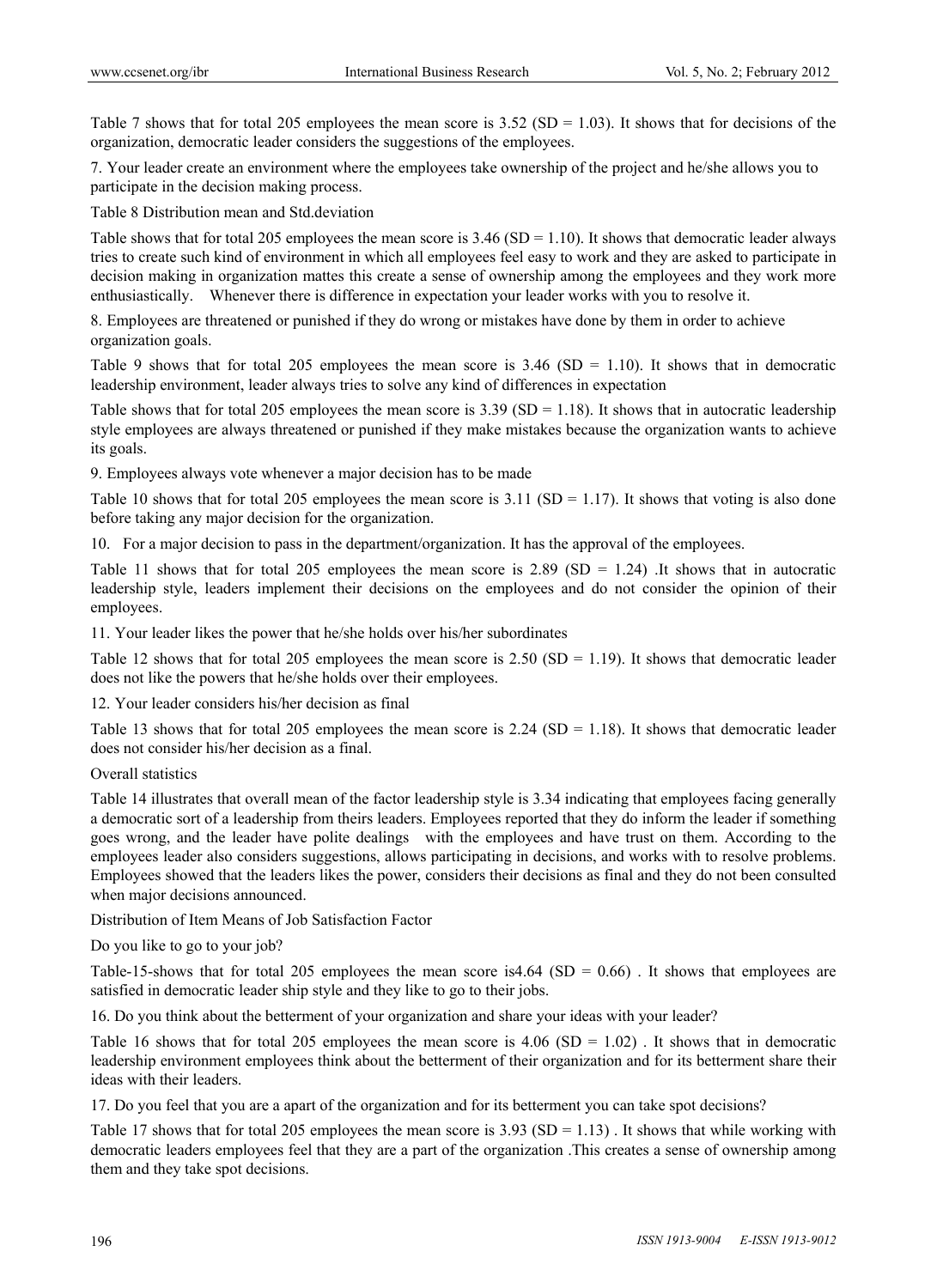18. Do you have liberty to exercise your decisions to fulfill your commitments?

Table 19 shows that for total 205 employees the mean score is 3.88 (SD = 1.05). It shows that in democratic leadership styles, employees are free to take decisions by themselves for the completions of their commitments.

20 . Do you feel sick/uneasy while doing your jobs

Table 20 shows that for total 205 employees the mean score is 3.86 (SD = 1.28). It shows that in autocratic leadership style employees feel uneasy while doing their jobs.

21. Do you like to do extra time to your job so that your assignments can be finished early/in time?

Table 21 shows that for total 205 employees the mean score is  $3.74$  (SD = 1.13). It shows that in democratic leader ship style employees work freely and with peace of mind, they like to do extra time to your job so that your assignments can be finished early/in time.

22. Can you talk freely about any matter to your leader?

Table 22 shows that for total 2005 employees the mean score is  $3.46$  (SD = 1.15). It shows that employees talk freely with their leaders who are having democratic leadership style about any matter.

23. Do you want to change your job and have better than this job?

Table 23 shows that for total 205 employees the mean score is  $3.31$  (SD = 1.54). It shows that while working with democratic leader, employees are satisfied and they do not want to change their jobs for better jobs.

24. Do you think that you will never change this job?

Table- 24-shows that for total 205 employees the mean score is  $3.29$  (SD = 1.53). It shows that as employees are satisfied with their democratic leader and working environment, they do not like to change their jobs.

## 25. Overall factor statistics

Table 25 illustrates that overall mean of the factor leadership style is 3.80 indicating that employees facing generally a democratic sort of a leadership from theirs leaders. Employees reported that they are satisfied with their jobs and they do not think or like to change their jobs for more better jobs. According to the employees leader also allows them to take part in making decisions, and their implementations to resolve problems. Employees showed that they like to go to their jobs.

## **5. Conclusion and Recommendations**

The study was aimed to find the relationship between leadership style and job satisfaction among the teaching staff comprising of both male and female from public and private schools of Lahore. The main objective of the study was to find out the relationship between leadership style and job satisfaction. For this purpose, the questionnaire was developed; there were 23 variables in all. All questions were close ended. It was administered to 205 school teachers both male and female of public and private schools of Lahore. The data was analyzed through SPSS and the findings, conclusion and recommendations are given below. The study will help us to find out the impact of leadership style on the working and output of employees and their job satisfaction. The male and female have same level of job satisfaction. As both work in similar position Public teachers have high level of job satisfaction because in private sector job is not secure as it is in public sector. Leadership style has a positive impact on job satisfaction. People like to work in free atmosphere where they can share and exchange their views. Employees tell their leaders fearlessly in case of any thing wrong. This creates a sense of ownership among the employees that gives them satisfaction.

## **References**

Antonakis, J., Avolio, B. J., & Sivasubramaniam, N. (2003). Context and Leadership: An Examination of the Nine-Factor Full-Range Leadership Theory Using the Multifactor Leadership Questionnaire. *Leadership Quarterly*, 14, 261-95. http://dx.doi.org/10.1016/S1048-9843(03)00030-4

Atwater, D. C., & Bass, B. M. (1994). *Transformational Leadership in Teams.* In Bass, B. M., & Avolio, B. J. (Eds.). *Improving organizational Effectiveness through Transformational Leadership*, (pp. 48-83) Thousand Oaks, CA: Sage*.* 

Avolio, B. J. (1994). The Alliance of Total Quality and The Full Range of Leadership. In Bass, B. M., & Avolio, B. J. (Eds). *Improving organizational Effectiveness through Transformational Leadership,* (pp. 121-45) Thousand Oaks, CA: Sage.

Avolio, B. J. (1999). *Full Leadership Development.* Thousand Oaks, CA: Sage. www.mlq.com.au/position\_feature\_article.asp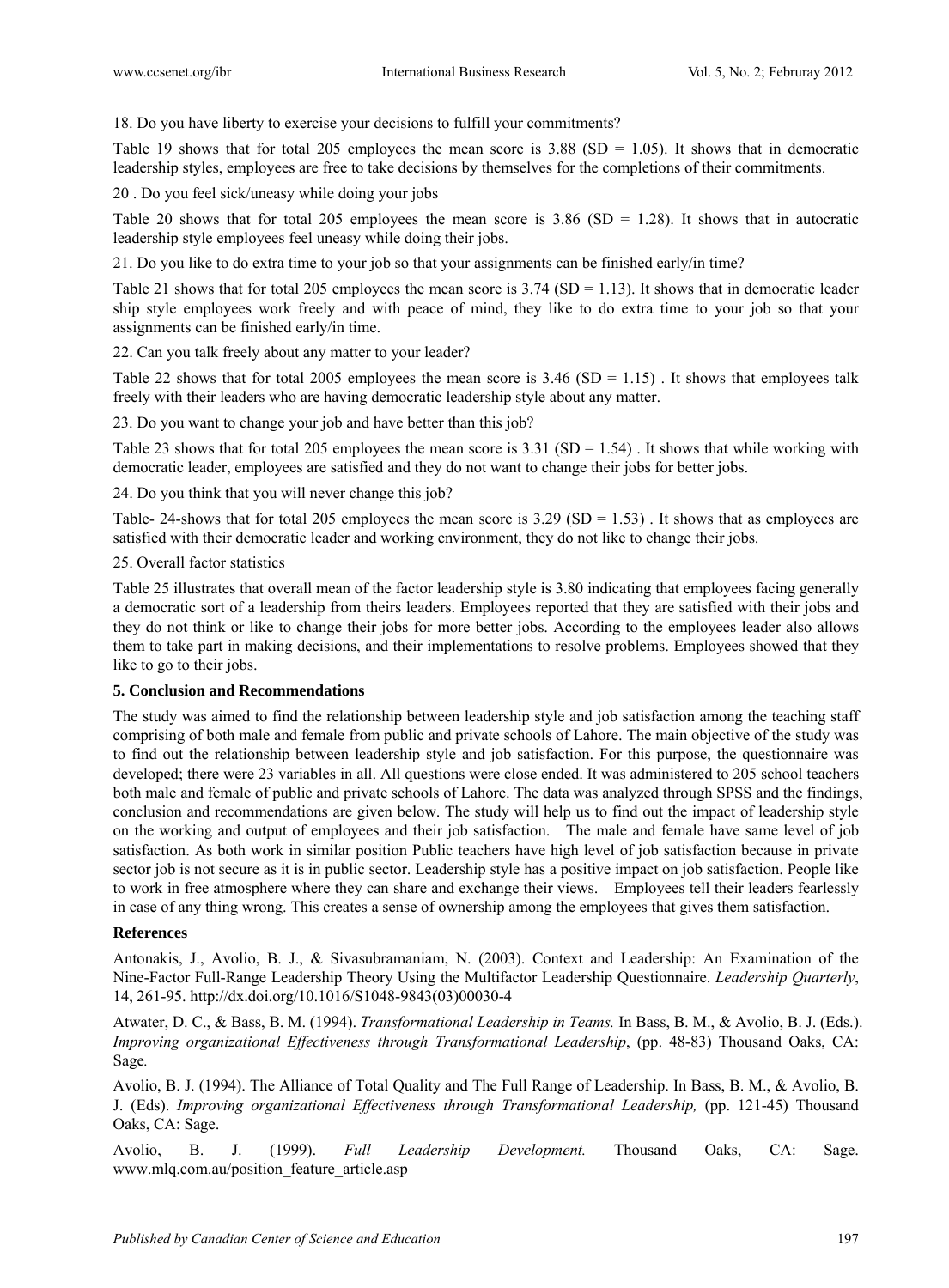Bales, R. F. (1970). *Interaction process analysis. Mass:* Addison-Wesley, 509.

Bales, R. F. (1970). *Interaction process analysis*. Mass: Addison-Wesley, 509.

Bass, B. M. (1985a). *Leadership and Performance Beyond Expectation*. New York: Free Press.

Bass, B. M. (1990). *Bass and Stogdill's Handbook of Leadership*, (3<sup>rd</sup> ed). New York: Free Press.

Bass, B. M., & Avolio, B. J. (1994). Introduction in Bass, B. M., & Avolio, B. J. (Eds). *Improving Organizational Effectiveness through Transformational Leadership,* (pp 1-10). Thousand Oaks, CA: Sage.

Blake, R. R., & Mouton, J. S. (1985). *The Managerial Grid III*. Houston, TX: Gulf.

Bossert, S. T., Dwyer, D. C., Rowan, B., & Lee, G. V. (1982).The Instructional Management Role of the Principal. *Educational Administration Quarterly*, 18, 36-64. http://dx.doi.org/10.1177/0013161X82018003004

Bruffee, K. A. (1993). *Collaborative learning*: Higher education, interdependence and the authority of knowledge. Baltimore: John Hopkins University Press, 125.

Bryman, A. (1996). Leadership in Organizations. In Clegg, S. R., Hardy, C., & Nord, W. R. (Eds), *Handbook of Organizational Studies*. Thousands Oaks, CA:Sage.

Buckner, J. C. (1988). The development of an instrument to measure neighborhood cohesion. *American Journal of Community Psychology*, 16(6), 771-791. http://dx.doi.org/10.1007/BF00930892

Burns, J. M. (1978). *Leadership*. New York: Harper & Row.

Camburn, E., Rowan, B., & Taylor, J. (2003). Distributed Leadership in Schools Adopting Comprehensive School Reform Models. *Educational Evaluation and Policy Analysis*, 25, 347-373. http://dx.doi.org/10.3102/01623737025004347

Camman, Fischman, Jenkins, & Wesh (1983) Assessing the attitude and perception of organization members. In S. Seashore (Ed.), *Assessing organizational changes*. New York: John Wiley, 71-73

Cohen, S., & Wills, T. A. (1985) Stress, social support and offering hypothesis. *Psychology Bulletin*, 310-357. http://dx.doi.org/10.1037/0033-2909.98.2.310

Collins, J. (2001). *Good to Great*. New York: Harper Business.

Table 1. Distribution Mean and Std.deviation

| N <sub>0</sub> | Variables                                                          | Mean | <b>Std.deviaton</b> |
|----------------|--------------------------------------------------------------------|------|---------------------|
|                | Whenever something goes wrong you tell your leader fearlessly. 205 |      |                     |

Table 2. Distribution Mean and Std.deviation

| No | Variable                                                        |     | Mean | <b>Std.deviaton</b> |
|----|-----------------------------------------------------------------|-----|------|---------------------|
|    | Your leader thinks that you know how to use your creativity and | 205 | 3.85 | -19                 |
|    | ingenuity to solve organization problems                        |     |      |                     |

Table 3. Distribution Mean and Std.deviation

| - -<br>N0 | √ariable                                                                                                                          | - - | <b>Mean</b> | Std<br>1.deviaton |
|-----------|-----------------------------------------------------------------------------------------------------------------------------------|-----|-------------|-------------------|
|           | Whenever<br>a mistake vour<br>r politely tell vou and<br>' again<br>make a<br>. leader<br>i advise vou not to do it<br><b>VOU</b> | 205 | 70          | .                 |

#### Table 4. Distribution Mean and Std.deviation

| N <sub>0</sub> | 'ariable                                                                                                 |     | Mean | Std.deviaton |
|----------------|----------------------------------------------------------------------------------------------------------|-----|------|--------------|
| 10             | u to determine what needs to be done and how to do it in your assignment.<br>Your leader allows "<br>vou | 205 | 3.60 | 1.1          |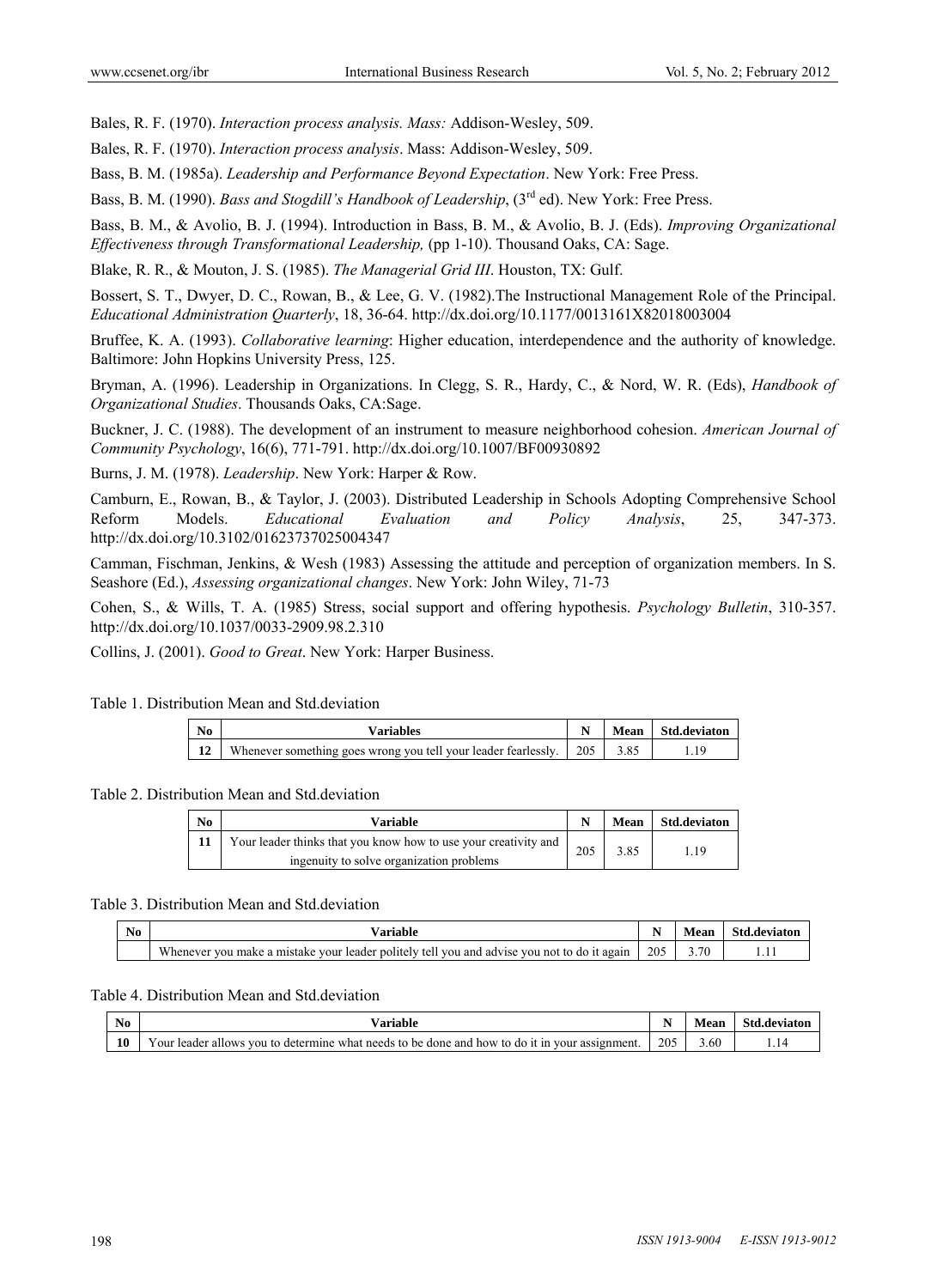## Table 5. Distribution Mean and Std.deviation

| No | Variable                                                                    |     | Mean | <b>Std.deviaton</b> |
|----|-----------------------------------------------------------------------------|-----|------|---------------------|
|    | About any matter/decision, suggestions of the employees are also considered | 205 |      |                     |

# Table 6. Distribution Mean and Std.deviation

| No | Variable                                                                  |     | Mean | <b>Std.deviaton</b> |
|----|---------------------------------------------------------------------------|-----|------|---------------------|
|    | Leader considers the suggestions of the employees while making a decision | 205 |      |                     |

## Table 7. Distribution Mean and Std.deviation

| N <sub>0</sub> | √ariable                                                                              |     | Mean | <b>Std.deviaton</b> |
|----------------|---------------------------------------------------------------------------------------|-----|------|---------------------|
| $\sim$<br>⊥പ   | Whenever there is difference in expectation your leader works with you to resolve it. | 205 | 46   | $\ldots$ 10         |

### Table 8. Distribution Mean and Std.deviation

| N <sub>0</sub> | Variable                                                                            |     | Mean | <b>Std.deviaton</b> |
|----------------|-------------------------------------------------------------------------------------|-----|------|---------------------|
|                | Employees are threatened or punished if they do wrong or mistakes have done by them | 205 | 3.30 | l.18                |
|                | in order to achieve organization goals.                                             |     |      |                     |

### Table 9. Distribution Mean and Std.deviation

| No | $\mathrm{v}_\mathrm{ariable}$ .                                | ,,  | Mean | <b>Std.deviaton</b> |
|----|----------------------------------------------------------------|-----|------|---------------------|
|    | Employees always vote whenever a major decision has to be made | 205 |      |                     |

## Table 10. Distribution Mean and Std.deviation

| No. | Variable                                                     |     | Mean | <b>Std.deviaton</b> |
|-----|--------------------------------------------------------------|-----|------|---------------------|
|     | For a major decision to pass in the department/organization. | 205 | 2.89 | 1.24                |
|     | It has the approval of the employees.                        |     |      |                     |

## Table 11. Distribution Mean and Std.deviation

| No | Variable                                                                |     | Mean | <b>Std.deviaton</b> |
|----|-------------------------------------------------------------------------|-----|------|---------------------|
|    | Your leader likes the power that he/she holds over his/her subordinates | 205 |      | ۱Q                  |

## Table 12. Distribution Mean and Std.deviation

| N <sub>0</sub> | Variable                                                                                  | Mean | <b>Std.deviaton</b> |
|----------------|-------------------------------------------------------------------------------------------|------|---------------------|
|                | Your leader create an environment where the employees take ownership of the project   205 | 3.46 | l.10                |
|                | and he/she allows you to participate in the decision making process.                      |      |                     |

#### Table 13. Distribution Mean and Std.deviation

| LVU | ∕ariable                                              |     | <b>Mean</b> | <b>Std.deviaton</b>    |
|-----|-------------------------------------------------------|-----|-------------|------------------------|
|     | r considers his/her decision as final<br>r our leader | 205 | 22<br>4.4   | 1 <sup>°</sup><br>1.10 |

# Table 14. Distribution Mean and Std.deviation

| . .<br>INO   | Variable              | . . | Mean                         | <b>Std.deviaton</b> |
|--------------|-----------------------|-----|------------------------------|---------------------|
| <b>Total</b> | )verall<br>statistics | 205 | $\sim$ $\sim$<br><u>J.JT</u> | ں ب                 |

# Table 15. Distribution Mean and Std. deviation

| No | ⁄ ariable                        |     | Mean | Std<br>.deviation |
|----|----------------------------------|-----|------|-------------------|
|    | vou like to go to your job<br>Dθ | 205 | 4.64 | .66               |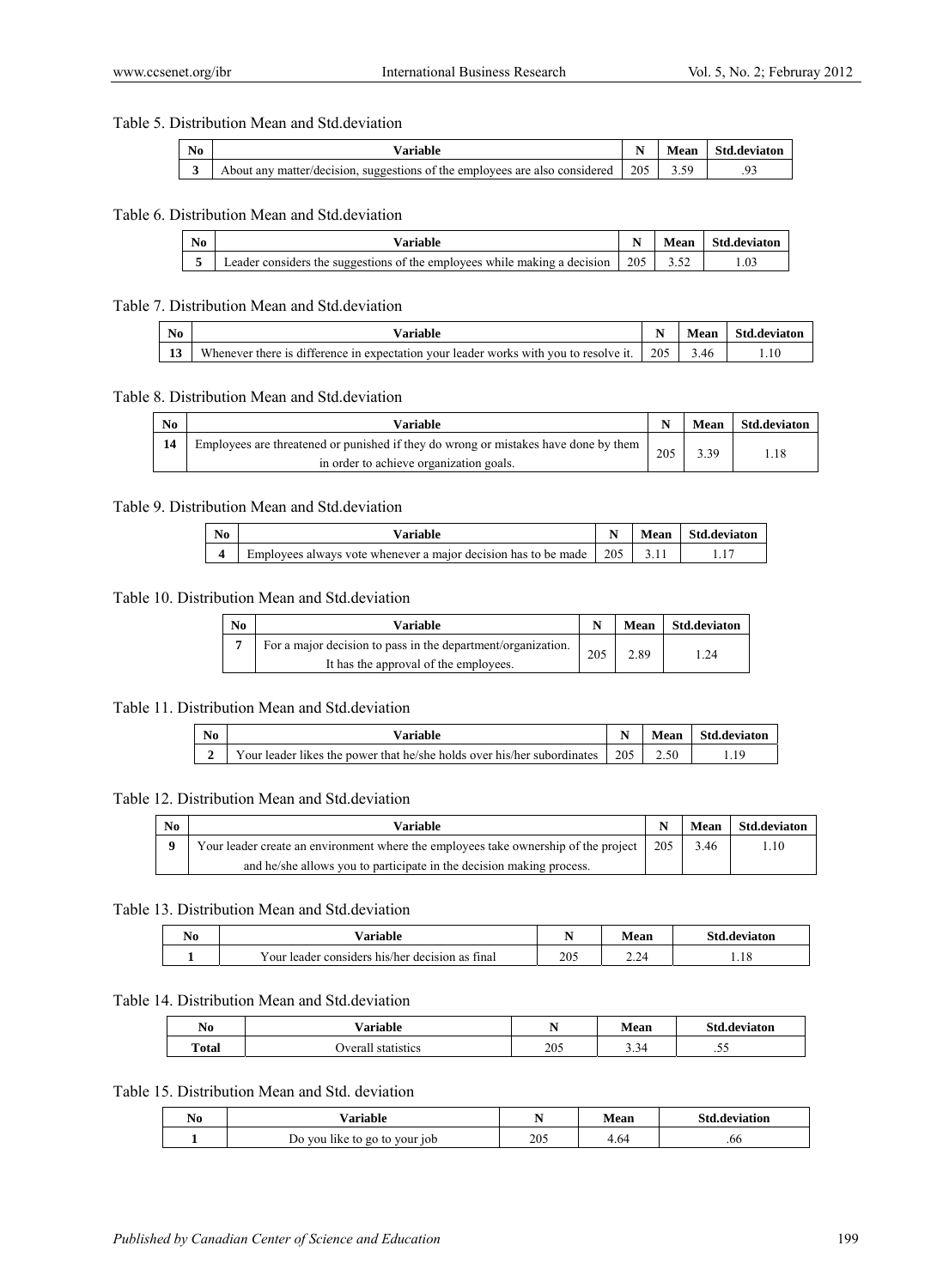## Table 16. Distribution Mean and Std.deviation

| $\mathbf{N_0}$ | /ariable                                                                                                                               | - - | Vlear | Std<br>.deviation |
|----------------|----------------------------------------------------------------------------------------------------------------------------------------|-----|-------|-------------------|
| $\Omega$       | $\sim$<br>think about the betterment<br>: vour organization and :<br>a share vour<br>ideas with<br>vour<br>leader<br>. ot<br>vou<br>Dο | 205 | .06   | 1.02              |

#### Table 17. Distribution Mean and Std.deviation

| N <sub>0</sub> | Variable                                                                    |     | Mean | <b>Std.deviation</b> |
|----------------|-----------------------------------------------------------------------------|-----|------|----------------------|
|                | Do you feel that you are a apart of the organization and for its betterment | 205 |      |                      |
|                | you can take spot decisions?                                                |     | 3.93 |                      |

# Table 18. Distribution Mean and Std.deviation

| No | √ariable                                                                    |     | Mean | <b>Std.deviaton</b> |
|----|-----------------------------------------------------------------------------|-----|------|---------------------|
|    | Do you have liberty to exercise your decisions to fulfill your commitments? | 205 |      | .03                 |

## Table 19. Distribution Mean and Std.deviation

| No Variable                                              |  | Mean Std.deviaton |
|----------------------------------------------------------|--|-------------------|
| Do you feel sick/uneasy while doing your jobs 205 3.86 7 |  |                   |

## Table 20. Distribution Mean and Std.deviation

| No | /ariable                                                                                                        | .,  | Mean | <b>Std.deviaton</b> |
|----|-----------------------------------------------------------------------------------------------------------------|-----|------|---------------------|
|    | ) your job so that your assignments can be finished early/in<br>time.<br>i like to do extra time to l<br>Do vou | 205 | _ .  | .                   |

## Table 21. Distribution Mean and Std.deviation

| Variable                                                 |     | Mean | <b>Std.deviaton</b> |
|----------------------------------------------------------|-----|------|---------------------|
| Can you talk freely about any matter to your leader?   2 | 205 | 3.46 |                     |

# Table 22. Distribution Mean and Std.deviation

| No | Variable                                                      |     | Mean | <b>Std.deviaton</b> |
|----|---------------------------------------------------------------|-----|------|---------------------|
|    | Do you want to change your job and have better than this job? | 205 |      |                     |

# Table 23. Distribution Mean and Std.deviation

| N <sub>0</sub> | Variable                                          |     | Mean           | <b>Std.deviaton</b> |
|----------------|---------------------------------------------------|-----|----------------|---------------------|
|                | Do you think that you will never change this job? | 205 | ാറ<br>ر سے . ب | . <i>.</i>          |